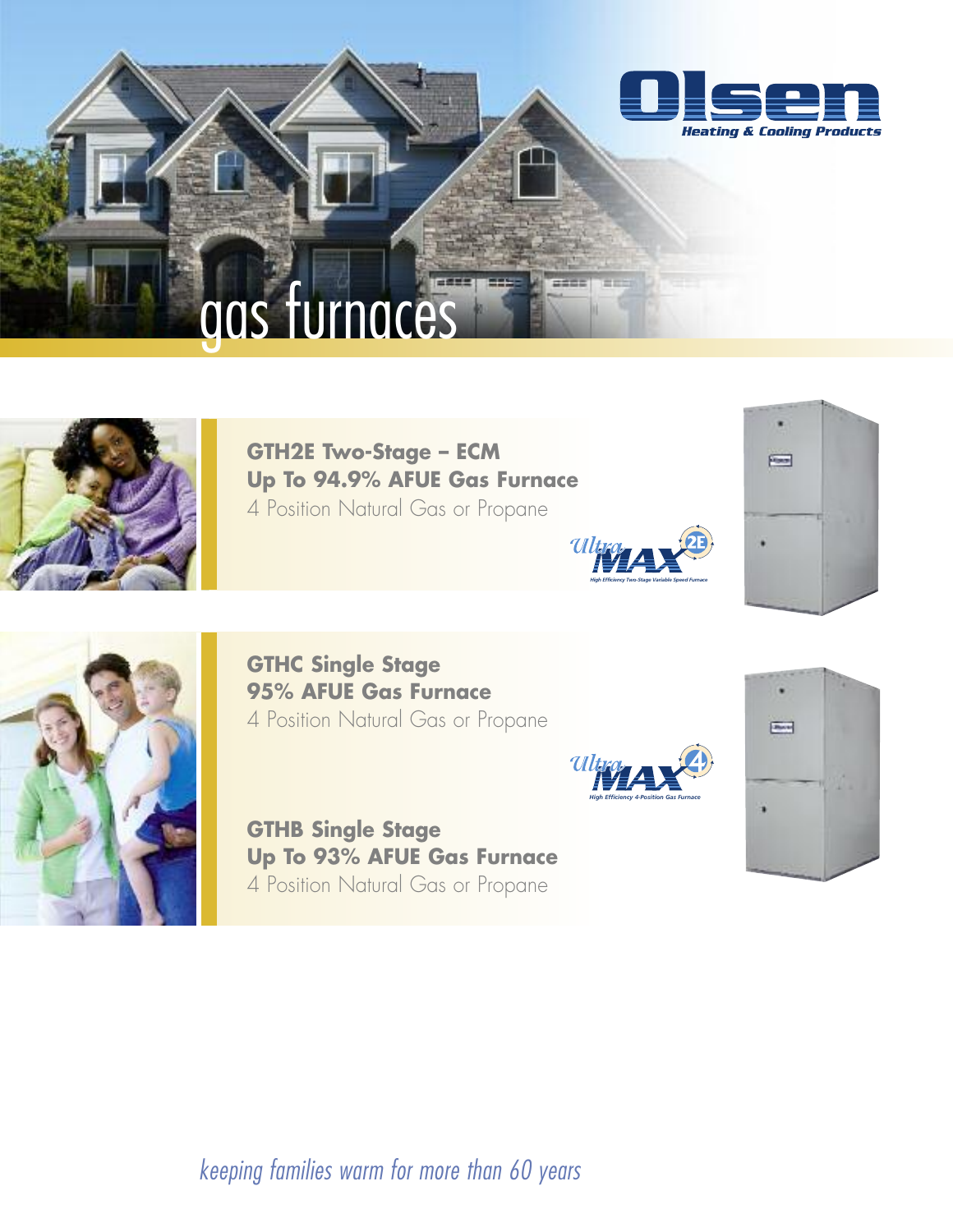## **Higher AFUE** translates into significantly lower fuel bills

(AFUE = Annual Fuel Utilization Efficiency)

If your furnace is 25 years old or older, chances are that it is only 55% or 65% efficient. Refer to the chart at right to see the savings you could realize by installing an Olsen today.



Higher AFUE = More heat for every dollar spent. AFUE works much like the miles-per-gallon rating on a car – the higher the rating, the lower the fuel costs. Installing a higher AFUE furnace can also equal cash back – energy-efficiency rebates or incentives may be available from the government or utility in your area.

## **Superior heat exchanger** design delivers higher AFUE!



- 1. Triple pass primary heat exchanger Constructed of aluminized steel, Olsen's highly-efficient triple-pass tubular design has a large surface area to maximize heat transfer into your home. The wrinkle-bend aluminized tube design ensures a longer-lasting heat exchanger by eliminating the stress points and hot spots found in competing designs.
- 2. Heat recovery coil The secondary stainless steel heat exchanger extracts the remaining heat from flue gases so that up to 95%, or 95 cents, of your fuel dollar is converted to heat for your home.

## **GTH2E two-stage technology** delivers two furnaces in one



The furnace must be sized for the coldest day of the year - The full capacity of your furnace is not always required to meet heating needs on a cold day. So how do

you access only a portion of your furnace's heating capability? The GTH2E's two-stage furnace design will match lower heat demands by burning less fuel in a first/low stage, with the capability to provide more heat in the second/high stage on the days it is needed.

A single-stage furnace can only operate at full capacity, and must cycle on and off when heat is required. The GTH2E runs for longer periods, delivering only the heat required at a slower fan speed, which drastically reduces temperature swings and increases overall comfort.

## **GTH2E variable speed (ECM) technology**

Lower operating costs – At full load the ECM motor is 20% more efficient than a conventional motor. On continuous fan speed, the ECM motor consumes 60 to 80 watts compared to 400 watts for a conventional motor.

Soft start and stop = Less noise and increased overall comfort - The variable speed motor ramps up gradually until it reaches the required air flow and ramps down slowly before shutdown. The operation is so quiet you will rarely notice when your furnace turns on and off.



In heating mode, the initial rush of cold air and noise created by conventional motors is eliminated. Reduced temperature swings and gradual heat gain increase the overall comfort delivered by the system. In cooling mode, the motor speed is reduced during the first several minutes of operation. This increases the system's ability to remove maximum humidity from the airflow, increasing comfort in your home.

<sup>1</sup> This chart depicts potential energy savings from the GTH2E. Data used for this example was 80,000 BTU heat load, 7000 Degree Days F per annum, fuel cost @ 1.08 per therm or .38 per cubic metre. Actual savings may vary, depending on your local weather patterns and fuel rates, lifestyle and the air infiltration integrity of your building envelope. The cost savings presented are for demonstration purposes only and do not constitute a guarantee of performance for any product.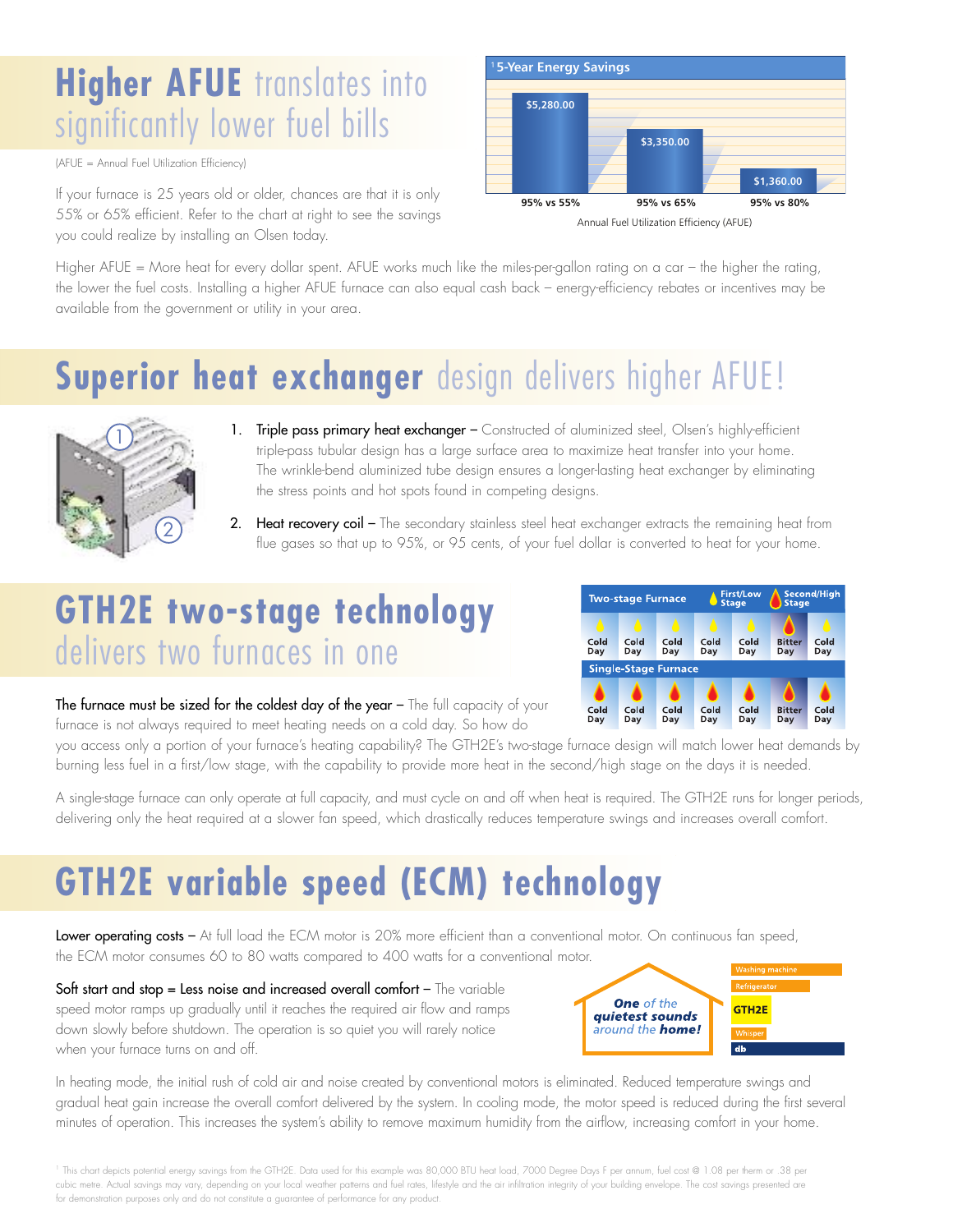# gas furnace selection guide

| <b>FEATURES</b>                                         | <b>GTHB</b><br><b>Ultra Max 4</b>                        | <b>GTHC</b><br>Ultra Max 4                       | GTH <sub>2E</sub><br><b>Ultra Max 2E</b>                 |
|---------------------------------------------------------|----------------------------------------------------------|--------------------------------------------------|----------------------------------------------------------|
| <b>Efficiency</b>                                       | High                                                     | High                                             | High                                                     |
| Annual Fuel Utilization Efficiency (AFUE)               | MODEL GTHE<br><b>ENER CAUDE</b><br>FHIS MODEL   up to 93 | MODEL GTHC<br><b>ENERGUIDE</b><br>THIS MODEL 95% | MODEL GTH2E<br><b>ENERGUIDE</b><br>HIS MODEL up to 94.9% |
| Triple-pass tubular aluminized heat exchanger           |                                                          |                                                  |                                                          |
| Stainless steel secondary heat exchanger                |                                                          |                                                  |                                                          |
| Aluminized multi-port in-shot burners                   |                                                          |                                                  |                                                          |
| Silicone nitrate hot surface igniter                    |                                                          |                                                  |                                                          |
| Fast opening gas valve                                  |                                                          |                                                  |                                                          |
| Two-stage gas valve                                     |                                                          |                                                  |                                                          |
| Foil-faced cabinet insulation                           |                                                          |                                                  |                                                          |
| <b>Air Flow Management</b>                              |                                                          |                                                  |                                                          |
| Permanently Separated Capacitor (PSC) Motor             |                                                          |                                                  |                                                          |
| Electronically Commutated Motor (ECM)                   |                                                          |                                                  |                                                          |
| <b>Noise Reduction</b>                                  |                                                          |                                                  |                                                          |
| Insulated blower compartment                            |                                                          |                                                  |                                                          |
| Dynamically balanced blower assembly                    | $\bullet$                                                | $\bullet$                                        |                                                          |
| Variable speed blower motor                             |                                                          |                                                  |                                                          |
| <b>Installation</b>                                     |                                                          |                                                  |                                                          |
| 4-position installation options                         |                                                          |                                                  |                                                          |
| Field convertible to propane (LP)                       |                                                          |                                                  |                                                          |
| High-altitude kit available                             |                                                          |                                                  |                                                          |
|                                                         |                                                          |                                                  |                                                          |
| <b>Warranty</b>                                         |                                                          |                                                  |                                                          |
| <sup>1</sup> 5-year parts warranty                      |                                                          |                                                  |                                                          |
| <sup>1</sup> Limited lifetime heat exchanger warranty   |                                                          |                                                  |                                                          |
| <sup>2</sup> Peace-of-mind limited replacement warranty |                                                          |                                                  |                                                          |

### FURNACE MODEL

## ECR's home comfort products are designed to provide years of **trouble-free** operation

The "Comfort Plus" Extended Warranty program complements ECR's Standard Product Warranty by providing labour coverage and additional years of parts coverage depending on the plan purchased. If you sell your home, the "Comfort Plus" warranty can be transferred to the purchaser, adding to the value of your home. Ask your installer for details on the "Comfort Plus" Extended Warranty program.



<sup>1</sup> Subject to the limitations set out in the warranty. For warranty information visit www.olsenhvac.com

<sup>2</sup> GTH2E and GTHC peace-of-mind limited replacement warranty. If the GTH2E or GTHC heat exchanger fails within the first five years, ECR International will supply a new GTH2E or GTHC furnace.